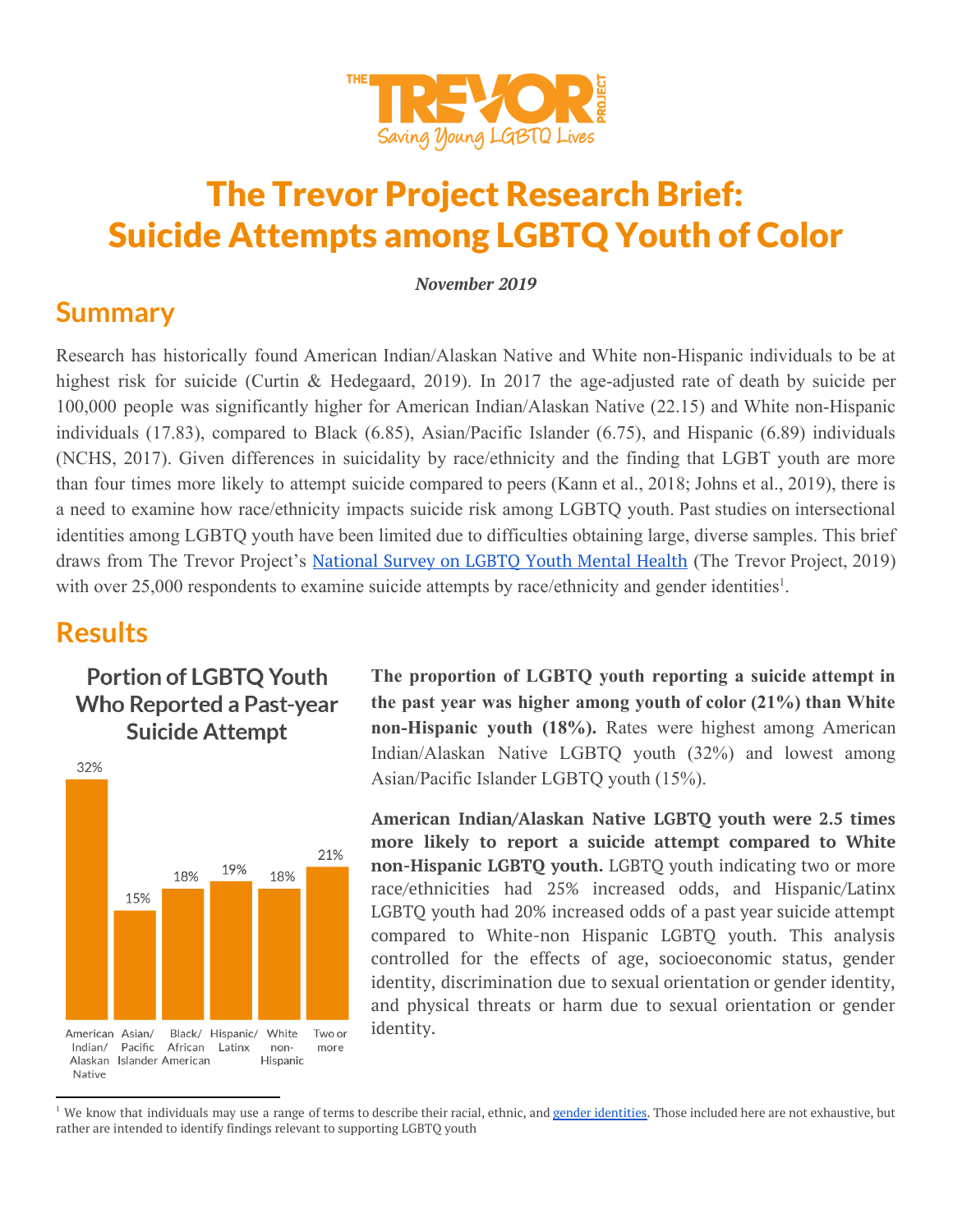**Across all racial and ethnic identities, youth who identified as transgender and/or non-binary were at highest risk for attempting suicide.** Rates were highest among American Indian/Alaskan Native (37%) and Hispanic/Latinx youth (33%) who identified as transgender and/or non-binary. Disparities in rates of suicide attempts between cisgender lesbian, gay, bisexual, queer, and questioning youth and transgender and/or non-binary youth were particularly pronounced among Asian/Pacific Islander youth and less prominent among American Indian/Alaskan Native youth.



## **Methodology**

A quantitative cross-sectional design was used to collect data through an online survey platform between February and September 2018. A sample of LGBTQ youth ages 13–24 who resided in the United States were recruited via targeted ads on social media. A total of 34,808 youth consented to complete The Trevor Project's 2019 National Survey on LGBTQ Youth Mental Health with a final analytic sample of 25,896. Over a quarter of the sample (28%) identified as a youth of color (i.e. endorsed a race/ethnicity other than White non-Hispanic). Past year suicide attempt was assessed with the question "During the past 12 months, did you actually attempt suicide?," which was asked of youth who reported having seriously considered suicide in the past 12 months. A logistic regression model was used to examine the odds of a past year suicide attempt for American Indian/Alaskan Native, Asian/Pacific Islander, Black/African American, Hispanic/Latinx, and youth with two or more racial/ethnic identities compared to White non-Hispanic youth. This model adjusted for the associations of age, socioeconomic status, gender identity, discrimination due to sexual orientation or gender identity, and physical threats or harm due to sexual orientation or gender identity with past year suicide attempt.

### **Looking Ahead**

These findings highlight the continued need to address suicidality from an intersectional perspective. Researchers must work to better understand the experiences and needs of youth who hold multiple marginalized identities in order to implement culturally competent strategies in a wide range of settings including health care, education, and the workplace.

At The Trevor Project, our crisis services team works 24/7 to provide culturally-informed support to youth in crisis. We also provide trainings across the U.S. focused on understanding LGBTQ identities that are inclusive of an intersectional perspective. These trainings help counselors, educators, and other stakeholders understand the diverse and unique needs of LGBTQ youth. The Trevor Project also uses the strengths of our advocacy team to ensure that our society has inclusive policies that support the needs of all LGBTQ youth. Finally, our research team continues to collect and disseminate data on the diverse lives of LGBTQ youth so that The Trevor Project and others across the U.S. will be best prepared to save even more young LGBTQ lives.